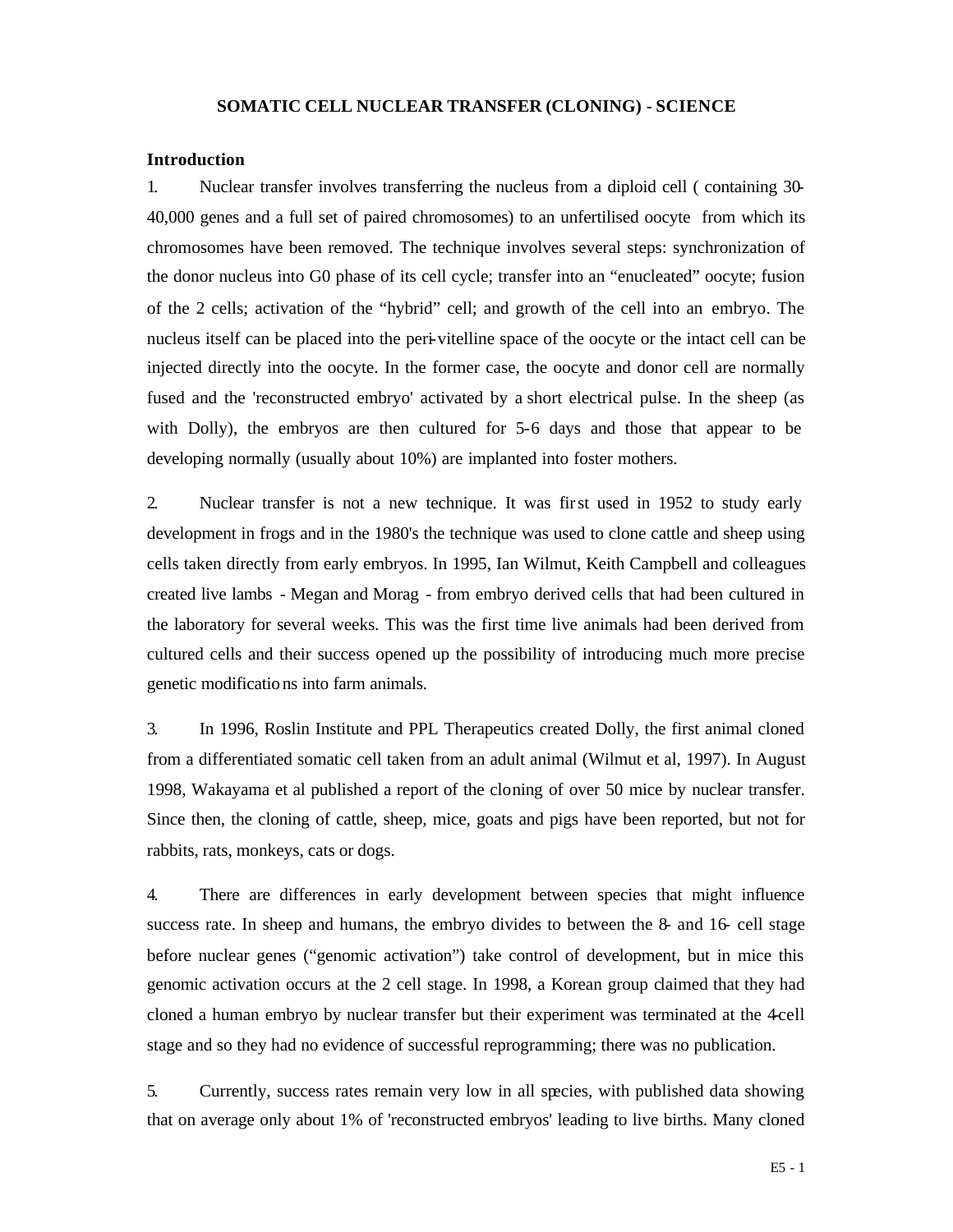offspring die late in pregnancy or soon after birth, often through respiratory or cardiovascular problems. Abnormal development of the placenta is also common and this is probably the major cause of fetal loss earlier in pregnancy. Many of the cloned cattle and sheep that are born are much larger than normal ("large fetus syndrome"). The high incidence of abnormalities is not surprising. Normal development of an embryo is dependent on the methylation state of the DNA contributed by the sperm and egg, and on the appropriate reconfiguration of the chromatin structure after fertilization. Somatic cells have very different chromatin structure to sperm and 'reprogramming' of the transferred nuclei must occur within a few hours of activation of reconstructed embryos. Incomplete or inappropriate reprogramming will lead to dysregulation of gene expression and failure of the embryo or fetus to develop normally or to non-fatal developmental abnormalities in those that survive.

6. A major effort is now being made to identify systematic ways of improving reprogramming, through: (1) known mechanisms involved in early development, and in particular on the 'imprinting' of genes; (2) technological advances in genomics to screen the expression patterns of genes to identify differences between the development of 'reconstructed embryos' and those produced by in vivo or in vitro fertilization.

### **Applications of SCNT**

# i. Cloning in Farm Animal production

7. Nuclear transfer can in principle be used to create an infinite number of clones of the very best farm animals. In practice, cloning would be limited to cattle and pigs because it is only in these species that the benefits might justify the costs. Cloned elite cows have already been sold at auction for over \$40,000 each in the US but these prices reflect their novelty value rather than their economic worth. To be effective, cloning would have to be integrated systematically into breeding programmes and care would be needed to preserve genetic diversity. It would also remains to be shown that clones do consistently deliver the expected commercial performance and are healthy and that the technology can be applied without compromising animal welfare.

# ii. Production of Human Proteins for Therapy

8. Human proteins are in great demand for the treatment of a variety of diseases. Whereas some can be purified from blood, this is expensive and runs the risk of contamination by HIV or Hepatitis C. Proteins can be produced in human cell culture but costs are very high and output small. Much larger quantities can be produced in bacteria or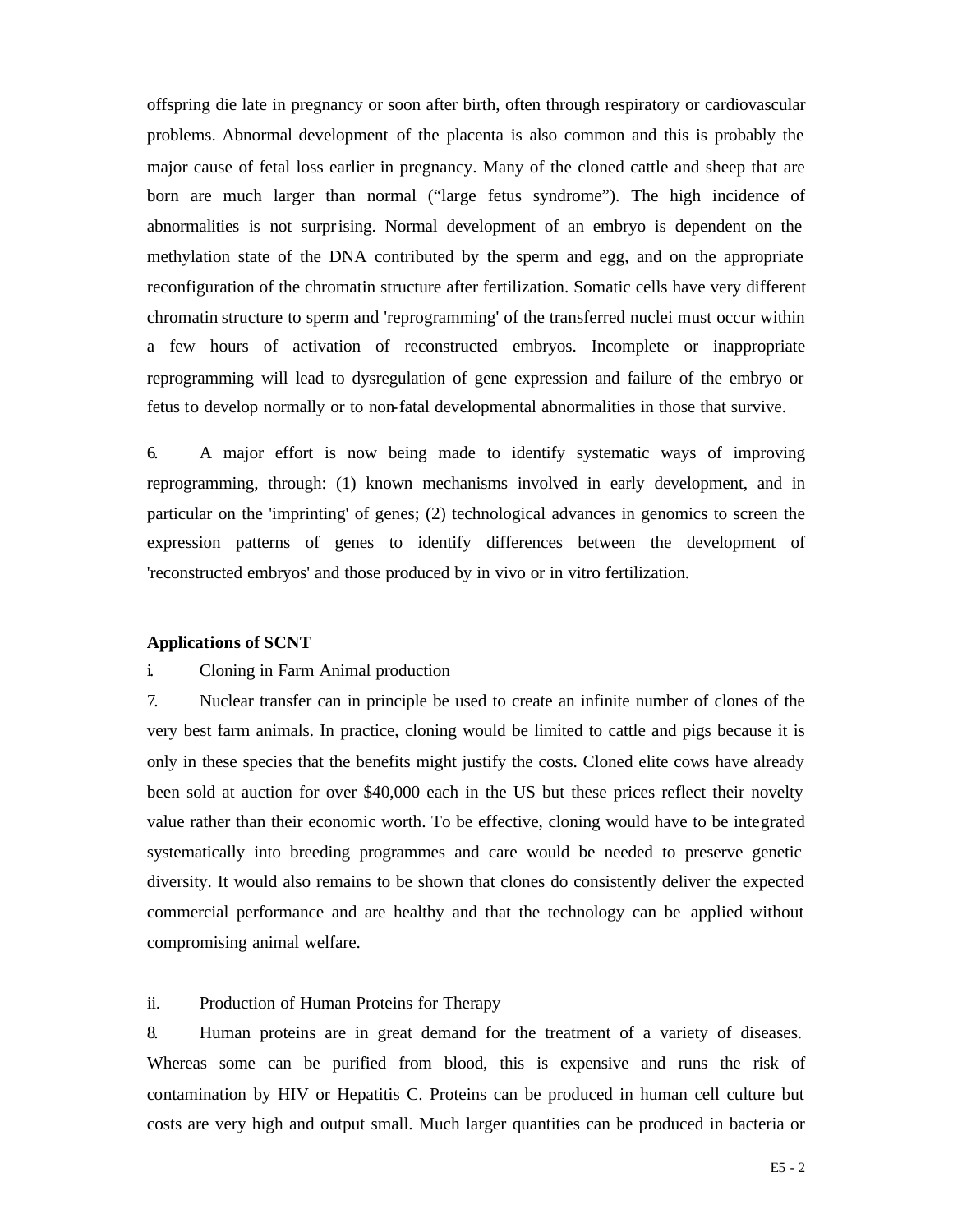yeast but the proteins produced can be difficult to purify and they lack the appropriate posttranslational modifications that are needed for efficacy in vivo.

9. By contrast, human proteins that have appropriate post-translational modifications can be produced in the milk of transgenic sheep, goats and cattle. Output can be as high as 40 g per litre of milk and costs are relatively low. PPL Therapeutics has produced alpha-1 antitrypsin through such an approach, and this protein is due to enter phase 3 clinical trials for treatment of cystic fibrosis and emphysema in 2001. Nuclear transfer allows human genes to be inserted at specific points in the genome, improving the reliability of their expression and allows genes to be deleted or substitutes as well as added.

# iii. Xenotransplantation

10. The chronic shortage of organs means tha t only a fraction of patients who could benefit actually receive transplants. Genetically modified pigs are being develop as an alternative source of organs by a number of companies, though so far the modifications have been limited to adding genes. Nuclear transfer will allow genes to be deleted from pigs and much attention is being directed to eliminating the alpha -galactosyl transferase gene. This codes for an enzyme that creates carbohydrate groups which are attached to pig tissues and which would be la rgely responsible for the immediate rejection of an organ from a normal pig by a human patient.

# iv. Cell Based Therapies

11. Cell transplants are being developed for a wide variety of common diseases, including Parkinson's Diseases, heart attack, stroke and diabetes. Transplanted cells are as likely to be rejected as organs but this problem could be avoided if the type of cells needed could be derived from the patients themselves. The cloning of adult animals from a variety of cell types shows that the egg and early embryo have the capability of 'reprogramming' even fully differentiated cells. Understanding more about the mechanisms involved may allow us to find alternative approaches to 'reprogramming' a patient's own cells without creating ( and destroying ) human embryos.

- 12. With such cells, the potential in clinical use will include the following:
	- a) Replacement tissues & organs;
	- b) Prevention of immunological tissue rejection;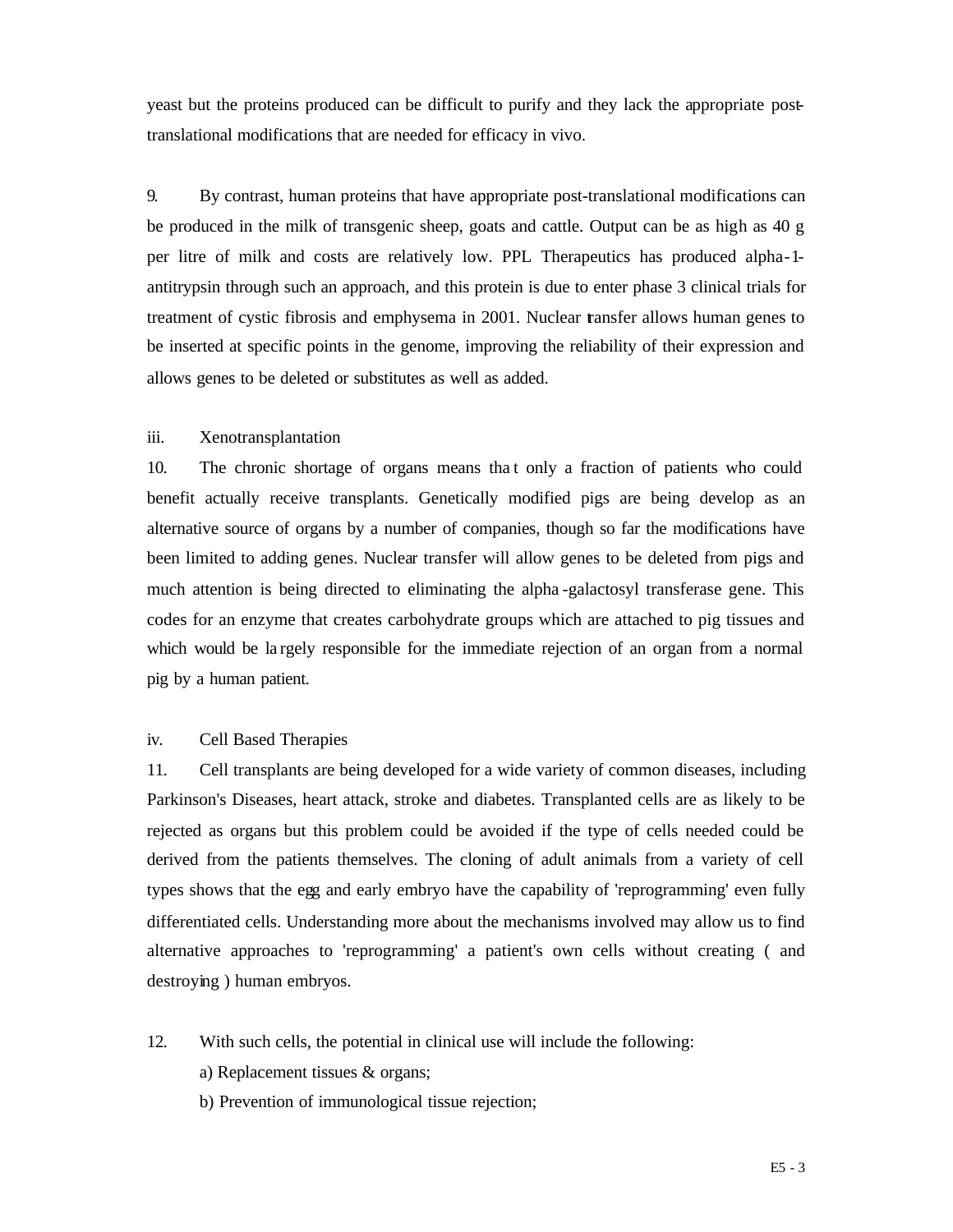c) Enhancement of immunological survellance; and

d) Gene therapy

13. The implications of such clinical applications include the ability to treat and overcome aging, disease, cancers, myocardial infarctions, renal failure, liver failure, and genetic disorders.

14. These cells will form the basis of new therapies in the ba ttle against death and disease – cell-based therapies will be the next major approach in medicine. The simplest approach is to seed satellite cell clusters of healthy donor progenitor cells in a diseased or dysfunctioning organ, and this may be all that is necessary. The next level is to produce primordial or rudimentary organs with primordial cells which can replace the diseased organ in part or in whole. The final step is to develop the organ completely ex-vivo, probably in conjunction with xenotransplantation, before transplant.

### **Limitations of nuclear transfer**

15. SCNT has many limitations currently, especially its low success rates, but this is due to the infancy of the technique. As basic understanding of this fundamental manipulation improves, success rates will improve.

16. Other requirements for cloning are an appropriate supply of oocytes and surrogate mothers to carry the cloned embryos to term. Use of animal oocytes is an alternative, but this approach poses many questions, both scientific and ethical. In fact, the fusion / introduction of human nuclei into animal oocytes is not permitted in many guidelines related to SCNT.

17. Cloning of endangered species will be possible by using eggs and surrogates from more common breeds of the same species. It may be possible to clone using a closely related species but the chance of successfully carrying a pregnancy to term would be increasingly unlikely if eggs and surrogate mothers are from more distantly related species. Proposals to 'save' the Panda by cloning, for example, would seem to have little or no chance of success because it has no close relatives to supply eggs or carry the cloned embryos.

18. Plans to clone extinct species have attracted a lot of publicity. An Australian project aims to resurrect the 'Tasmanian tiger' by cloning from a specimen that had been preserved in a bottle of alcohol for 153 years. Another research group plans to clone a mammoth from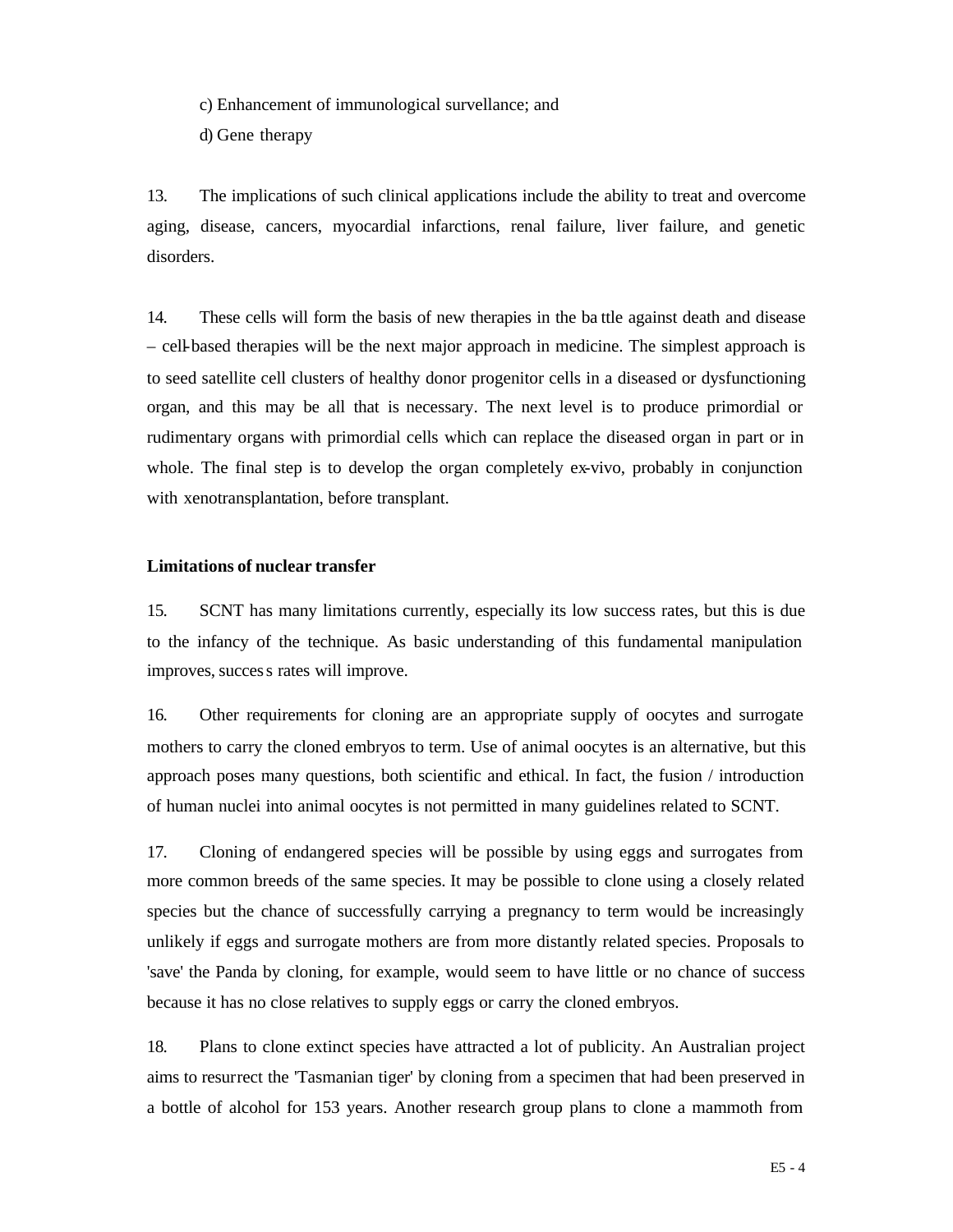20,000 year old tissue found in the Siberian permafrost. Unfortunately, the DNA in such samples is likely to be fragmented and the chances of reconstructing a complete genome is highly unlikely. Moreover, nuclear transfer requires an intact nucleus, with functioning chromosomes.

# **Reproductive and Therapeutic Cloning**

19. There are 2 forms of SCNT: reproductive and therapeutic. The former results from replacement of the cloned embryo into a surrogate mother, to allow pregnancy and a livebirth. This approach is important in animal technology and farming, as well as in the pursuit to clone enda ngered animals. Reproductive cloning of a human is not permitted by many governments and agencies.

20. Therapeutic cloning is the production of cloned cells to produce tissues and/or organs, mainly to improve healthcare treatments. This approach is that taken by many research groups and companies.

21. Because SCNT requires the production of an embryo, the cells produced are completely toti-potent, ie able to produce a complete individual, and that is the basis of reproductive cloning. As the embryo develops further, it is possible to collect only the inner cell mass cells of the embryo (the part of the embryo that forms the fetus and hence all the possible tissues in the body, except the placenta and placental membranes which come from the trophectoderm) and hence embryonic stem cells.

#### **Strategies to produce Stem Cells**

22. All cells contain the genetic material and instructions in its DNA to form all the proteins and enzymes in the life of the animal or person from whom it comes. There is now a major research effort in unraveling the time sequence and relational positioning to understand developmental processes. With this understanding and knowledge it will be possible to produce progenitor cells that can develop into specific tissues that are needed.

23. It is now appreciated that adults have stem cells in certain tissues to enable repair and re-population, and that these stem cells can de -differentiate to re-populate tissues of different types. Hence one strategy is to de -differentiate adult stem cells, from tissues that have them in abundance, eg adipose and bone marrow. Because the age of the individual may have a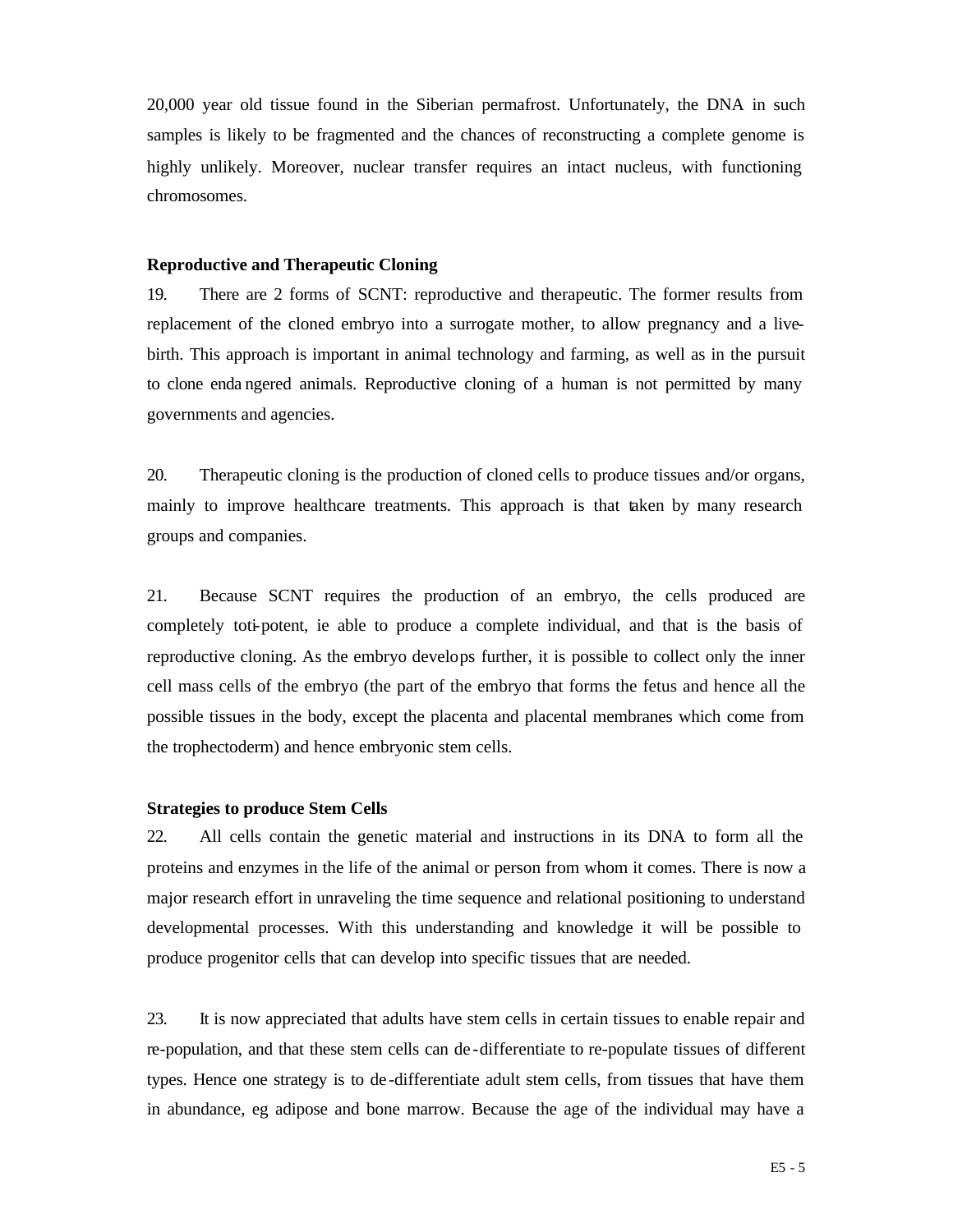bearing on the telomerase length of the stem cell, it is logical to move to stem cells which can be collected at birth. Umbilical cord stem cells are found in the umbilical cord and the placenta that are usually discarded following the birth of the child. Many institutions are now realizing the potential benefits to collect such cells, which can be stored for the child's own use in the future, or matched for donation if necessary. These cells, obtained from a fully formed individual, though at different ages, are multipotent, in that they can form several types of cells.

24. Another strategy is to go even earlier into a developing embryo or fetus to obtain stem cells that are pluripotent. This has been discussed by Ariff Bongso in his submission.

25. The last strategy is to produce a cell that is completely totipotent, and that can only come from an embryo that is able to produce a complete individual, ie with the cells that can produce the placenta and membranes in addition to the fetus. This is different from embryonic stem cells that can only produce the embryo, and not the placenta. This is achieved through somatic cell nuclear transfer to re-program its nucleus to "go-back" completely to its very first division ("cloning"). The added advantage of this approach is that the genetic material is that of the donor, and hence, there is no ethical repulsion, cf a donated cell / organ, or immunologica l rejection.

26. The best strategy, with the least controversy, is to re-instruct an adult differentiated somatic cell to form a progenitor cell of a specified tissue type without the need to form an embryo.

### **Embryonic Stem Cells**

27. The source of embryonic stem cells can be classified into 3 main groups: Wild-type ES cells; Genetically-altered ES cells; and ES cells from SCNT.

28. To limit ES cells to a few cell-lines can have major potential repercussions. These ES cells are genetically identical to the donor. Widespread use of these cells would be similar to producing a large number of chimeras with a link to only a few donors; as there is no one without any form of recessive genes, it would be tantamount to allowing widespread propagation of a gene mutation.